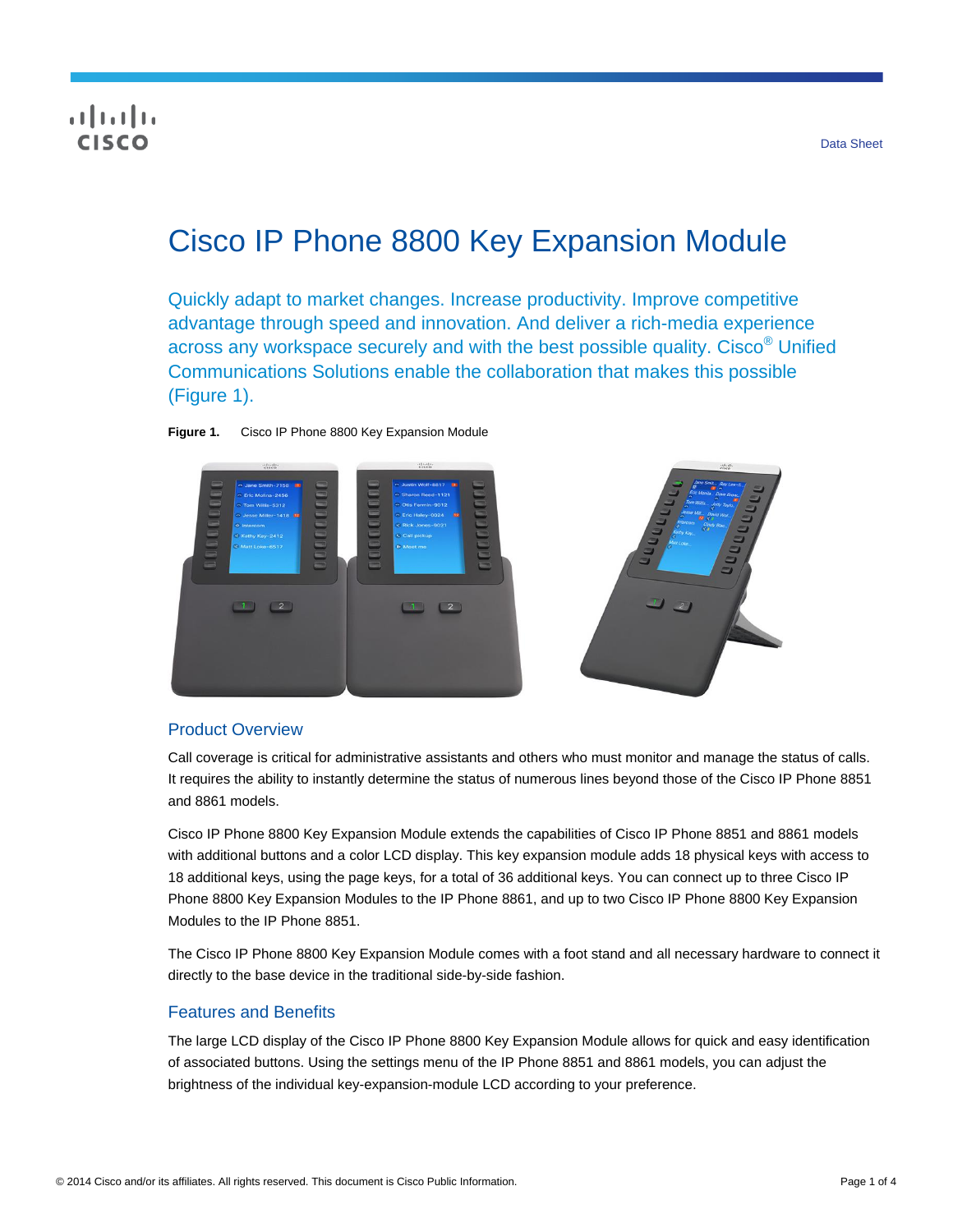The primary function of the Cisco IP Phone 8800 Key Expansion Module is to provide additional keys for directory numbers, speed dial, or programmable feature keys to the IP Phone 8851 and 8861. These keys are illuminated, and when configured as directory numbers or shared-line keys they allow for easy identification of line status. The Cisco IP Phone 8800 Key Expansion Module is an ideal call-coverage tool. It provides features that are similar, but not intended to be directly comparable to those of traditional direct station selection/busy lamp field (DSS/BLF) modules, therefore it is neither an operator nor an attendant console.

The two illuminated page buttons below the Cisco IP Phone 8800 Key Expansion Module display allow you to shift between the first and second page of 18 buttons, providing access to all 36 keys.

Table 1 describes the features and benefits in more detail.

| <b>Feature</b>                            | <b>Benefits</b>                                                                                                                                                                                                                                                                                                         |  |
|-------------------------------------------|-------------------------------------------------------------------------------------------------------------------------------------------------------------------------------------------------------------------------------------------------------------------------------------------------------------------------|--|
| <b>Illuminated Buttons</b>                |                                                                                                                                                                                                                                                                                                                         |  |
| Off (dark)                                | Line available                                                                                                                                                                                                                                                                                                          |  |
| Green, steady                             | Line in use                                                                                                                                                                                                                                                                                                             |  |
| Red, steady                               | Line in use by shared line                                                                                                                                                                                                                                                                                              |  |
| Amber, flashing                           | Line ringing                                                                                                                                                                                                                                                                                                            |  |
| <b>Illuminated Page Buttons</b>           |                                                                                                                                                                                                                                                                                                                         |  |
| Off (dark)                                | Page not in focus                                                                                                                                                                                                                                                                                                       |  |
| Green, steady                             | Page in focus                                                                                                                                                                                                                                                                                                           |  |
| Amber, flashing                           | Page not in focus, with one or more alerting or on-hold calls present on page                                                                                                                                                                                                                                           |  |
| <b>Hardware and Power-Saving Features</b> |                                                                                                                                                                                                                                                                                                                         |  |
| <b>Graphical display</b>                  | The 4.3-inch graphical (TFT) color display provides 16-bit color depth and 480 x 272 effective pixel resolution,<br>with backlight. The display also supports localization requiring double-byte Unicode encoding for fonts.                                                                                            |  |
| <b>Articulation</b>                       | You can articulate the display to match the same angle as the Cisco IP Phone 8851 or 8861 that it is connected<br>to.                                                                                                                                                                                                   |  |
| Directory-number and feature<br>buttons   | The module has 18 physical buttons (36 using page keys).                                                                                                                                                                                                                                                                |  |
| Page buttons                              | Use the two page buttons to access each page of 18 buttons and provide phone status.                                                                                                                                                                                                                                    |  |
| Sleep or inactivity mode                  | When Cisco IP Phone 8851 and 8861 models are in power-saving sleep or inactivity mode, the Cisco IP Phone<br>8800 Key Expansion Module is also in sleep or inactivity mode. Pressing any button on the key expansion<br>module causes the display to awaken. The system administrator configures the inactivity period. |  |

#### **Table 1.** Features and Benefits

#### Product Specifications

Table 2 describes the hardware product specifications of the Cisco IP Phone 8800 Key Expansion Module.

| Table 2. | <b>Product Specifications</b> |
|----------|-------------------------------|
|----------|-------------------------------|

| <b>Feature</b>                                        | <b>Specifications</b>                                                                                                         |
|-------------------------------------------------------|-------------------------------------------------------------------------------------------------------------------------------|
| <b>Physical dimensions</b><br>$(H \times W \times D)$ | $9.02 \times 5.15 \times 1.58$ in.<br>(229.14 x 130.78 x 40.2 mm)                                                             |
| Weight                                                | 1.08 lb $(489q)$                                                                                                              |
| Power                                                 | 48 VDC, 117 mA maximum                                                                                                        |
| <b>Operating temperature</b>                          | 32 to 104°F (0 to 40°C)                                                                                                       |
| <b>Relative humidity</b>                              | 10 to 95%                                                                                                                     |
| Storage temperature                                   | 12 to 140°F (-10 to 60°C)                                                                                                     |
| Approvals and compliance                              | http://www.cisco.com/en/US/docs/voice ip comm/cuipph/all models/regulatory compliance/english/install/quid<br>e/iphrcsi3.html |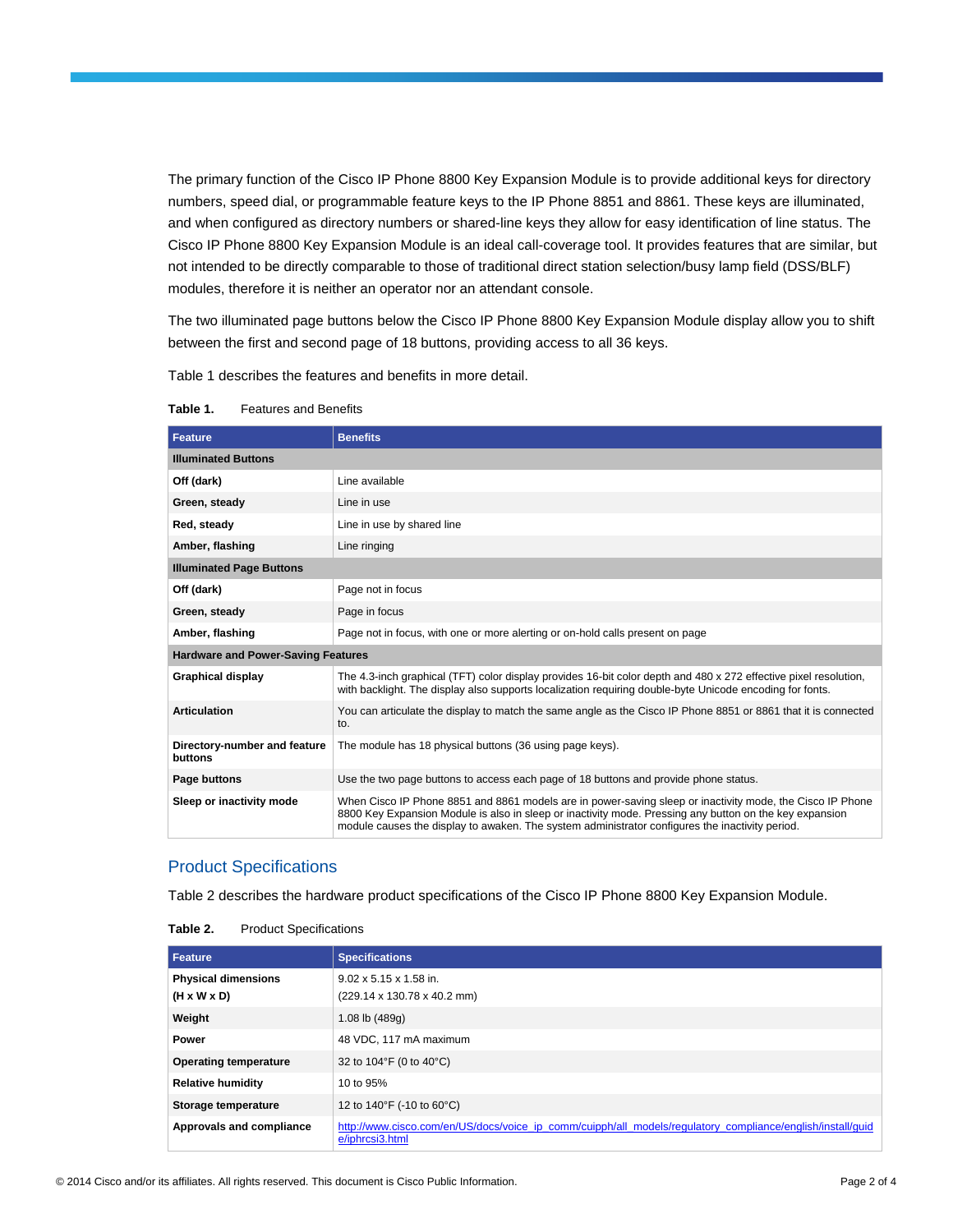## System Requirements

Table 3 lists the system requirements for the Cisco IP Phone 8800 Key Expansion Module.

**Table 3.** System Requirements

| <b>Phone Firmware/Call Control Server</b> | Release                                                                                                                                                                          |
|-------------------------------------------|----------------------------------------------------------------------------------------------------------------------------------------------------------------------------------|
| Cisco IP Phone 8800 firmware              | $10.2(2)$ and later                                                                                                                                                              |
| Call-control compatibility                | Cisco Unified Communications Manager Version 8.5(1) and later; Cisco Unified Survivable Remote<br>Site Telephony (SRST) 8.0 (with Cisco IOS Software Release 15.1(1)T) and later |

### Power Requirements

The Cisco IP Phone 8800 Key Expansion Module doesn't have its own local power supply; it gets power from the attached phones. For more power supply details, please refer to Table 4.

| Table 4. | Power Supply Compatibility Table |
|----------|----------------------------------|
|----------|----------------------------------|

| <b>Configuration</b>  | 802.3af Power over Ethernet<br>(PoE) | 802.3at PoE | <b>Cisco IP Phone Power Cube 4</b> |
|-----------------------|--------------------------------------|-------------|------------------------------------|
| $8851 + KEM \times 1$ | Yes                                  | Yes         | Yes                                |
| 8851 + KEM x 2        | <b>No</b>                            | <b>No</b>   | Yes                                |
| 8861 + KEM x 1        | <b>No</b>                            | Yes         | Yes                                |
| $8861 + KEM \times 2$ | <b>No</b>                            | Yes         | Yes                                |
| $8861 + KEM \times 3$ | <b>No</b>                            | Yes         | Yes                                |

\* **Note:** The fast-charging feature on the back USB doesn't work when more than one Key Expansion Module is attached to a Cisco IP Phone 8861.

#### Ordering Information

To place an order, visit the Cisco Ordering Home Page and refer to Tables 5 and 6.

#### **Table 5.** Ordering Information

| <b>Product Name</b>                              | Part Number       |
|--------------------------------------------------|-------------------|
| Cisco IP Phone 8800 Key Expansion Module         | CP-BEKEM=         |
| <b>Cisco Unified IP Phone Power Cube 4</b>       | $CP-PWR-CUBE-4=$  |
| <b>Cisco Unified IP Phone Power Country Cord</b> | $CP-PWR-CORD-xx=$ |

**Table 6.** Ordering Information - AC Country Power Cords

| <b>Country Cord</b>       | <b>Part Number</b> |
|---------------------------|--------------------|
| Asia Pacific              | CP-PWR-CORD-AP=    |
| Argentina                 | CP-PWR-CORD-AR=    |
| Australia                 | CP-PWR-CORD-AU=    |
| <b>European Community</b> | CP-PWR-CORD-CE=    |
| China                     | CP-PWR-CORD-CN=    |
| Japan                     | CP-PWR-CORD-JP=    |
| <b>North America</b>      | CP-PWR-CORD-NA=    |
| Switzerland               | CP-PWR-CORD-SW=    |
| <b>United Kingdom</b>     | CP-PWR-CORD-UK=    |